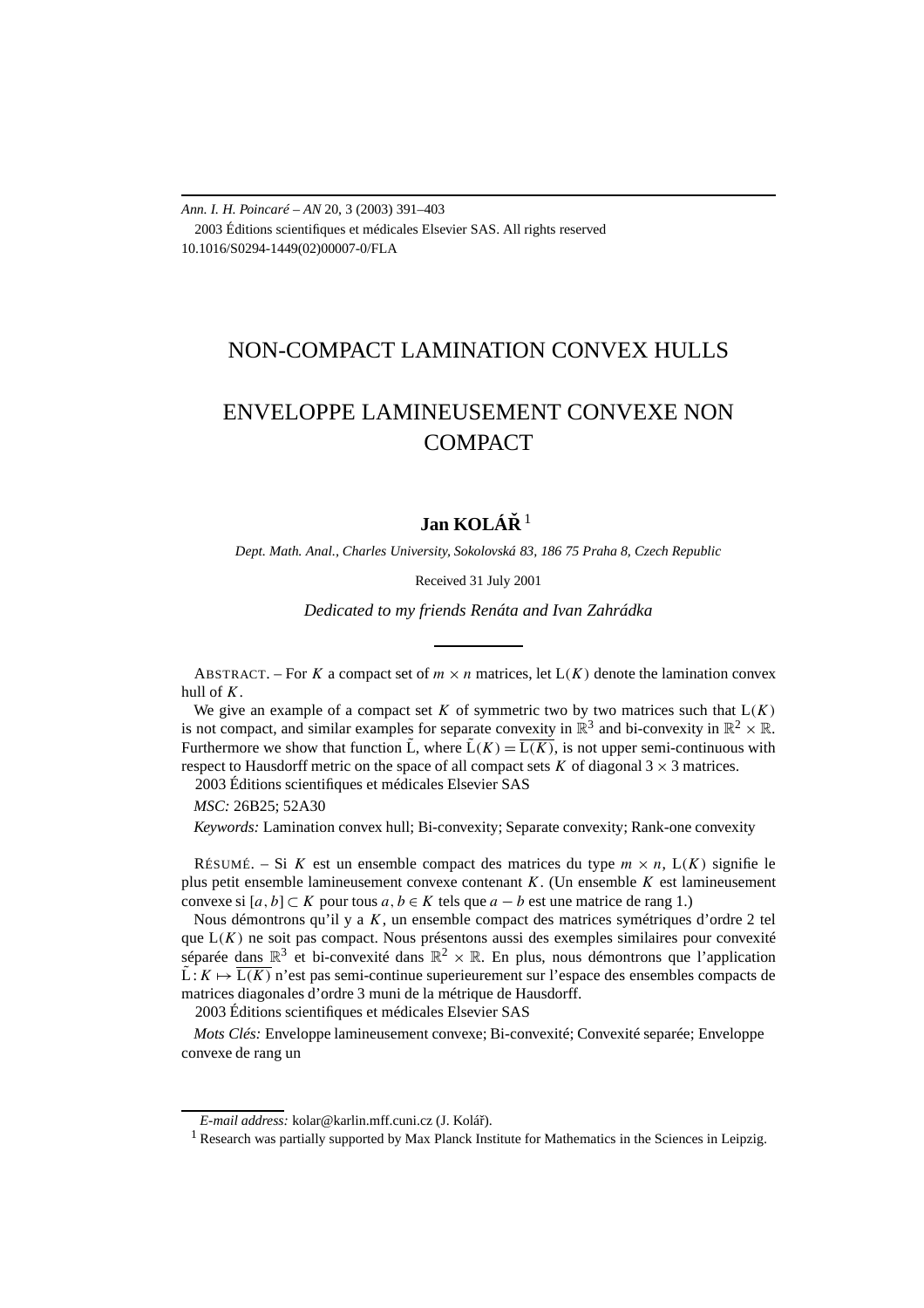#### **1. Introduction**

We denote by  $\mathbb{M}^{m \times n}$  the set of all real  $m \times n$  matrices with the  $\mathbb{R}^{mn}$  norm;  $\mathbb{M}^{n \times n}_{sym}$ ,  $\mathbb{M}^{n \times n}_{diag}$ are the sets of symmetric and diagonal  $n \times n$  matrices, respectively. A set  $K \subset \mathbb{M}^{m \times n}$ is called *lamination convex* [4] if for all  $A, B \in K$ , which satisfy rank $(A - B) = 1$ , one has  $(1 - \lambda)A + \lambda B \in K$  for all  $\lambda \in (0, 1)$ . For a given  $K \subset \mathbb{M}^{m \times n}$ , the *lamination convex hull*  $L(K)$  is defined as the smallest lamination convex set which contains  $K$  [4].

Zhang [6] writes that "it is not clear in general whether for a compact set, the lamination convex hull is closed". In fact, it is easy to obtain a counter-example in  $\mathbb{M}^{2\times4}$ from a paper of Aumann and Hart [1], see Example 2.4. The main purpose of this paper is to give an example of a compact set  $K \subset M^{2\times 2}_{sym}$  such that  $L(K)$  is not compact.

For convenience, we identify  $\mathbb{M}^{2\times 2}_{sym}$  with  $\mathbb{R}^3$  by the linear bijection  $\phi(x, y, z) =$  $\begin{pmatrix} z+x & y \ y & z-x \end{pmatrix}$ . We say that  $(x, y, z) \in \mathbb{R}^3$  is a *rank-one direction* if det  $\phi(x, y, z) =$  $z^{2} - x^{2} - y^{2} = 0$ , that points *A*, *B* are *rank-one connected* if *B* − *A* is a rank-one direction and that a set  $K \subset \mathbb{R}^3$  is *lamination convex* if  $(1 - \lambda)A + \lambda B \in K$  whenever  $A, B \in K$  are rank-one connected and  $\lambda \in (0, 1)$ . Again, the *lamination convex hull* L(*K*) of a set *K* ⊂  $\mathbb{R}^3$  is the smallest lamination convex set containing *K*. Obviously, *K* ⊂  $\mathbb{R}^3$  is lamination convex if and only if  $\phi(K)$  ⊂  $\mathbb{M}^{2\times 2}_{sym}$  is lamination convex, and  $L(\phi(K)) = \phi(L(K))$  for every  $K \subset \mathbb{R}^3$ .

THEOREM 1.1. – *There is a compact set*  $K \subset M^{2\times 2}_{sym}$  *such that*  $L(K)$  *is not compact.* 

Before proving the theorem for the symmetric two by two matrices in Section 3 we would like to consider the easier case of  $\mathbb{M}^{m \times n}$  with max $(m, n) > 2$  where examples can be constructed using related notions of separate convexity and bi-convexity. In Section 4 we explain consequences to upper semi-continuity of the mapping  $K \mapsto L(K)$ .

## **2. Examples**

The diagonal matrix  $\begin{pmatrix} x & 0 & 0 \\ 0 & y & 0 \end{pmatrix}$ 0 0 *z* is of rank one if and only if exactly one of the numbers *x*, y, *z* is non-zero. Let us say that  $K \subset \mathbb{R}^n$  is *separately lamination convex* if *K* contains every segment with end-points in *K* which is parallel to one of the coordinate axes. This is equivalent to lamination convexity of the corresponding set of diagonal matrices. The *separately lamination convex hull*  $L_{sc}(K)$  is defined to be the smallest separately lamination convex set in  $\mathbb{R}^n$  that contains *K*.

*Example* 2.1 (*Separate convexity in*  $\mathbb{R}^3$  *and diagonal* 3  $\times$  3 *matrices*). – Let

$$
K = \{(1, 1, 1)\} \cup \{(-1, 0, 0), (0, -1, 0), (0, 0, -1)\}\
$$

$$
\cup \bigcup_{n \in \mathbb{N}} \left\{ \left(-1, \frac{1}{n}, \frac{1}{n}\right), \left(\frac{1}{n+1}, -1, \frac{1}{n}\right), \left(\frac{1}{n+1}, \frac{1}{n+1}, -1\right) \right\}.
$$
 (1)

By induction,  $L_{\rm sc}(K)$  contains each of the segments

$$
\left[\left(\frac{1}{n},\frac{1}{n},\frac{1}{n}\right),\left(-1,\frac{1}{n},\frac{1}{n}\right)\right]\ni\left(\frac{1}{n+1},\frac{1}{n},\frac{1}{n}\right),\right]
$$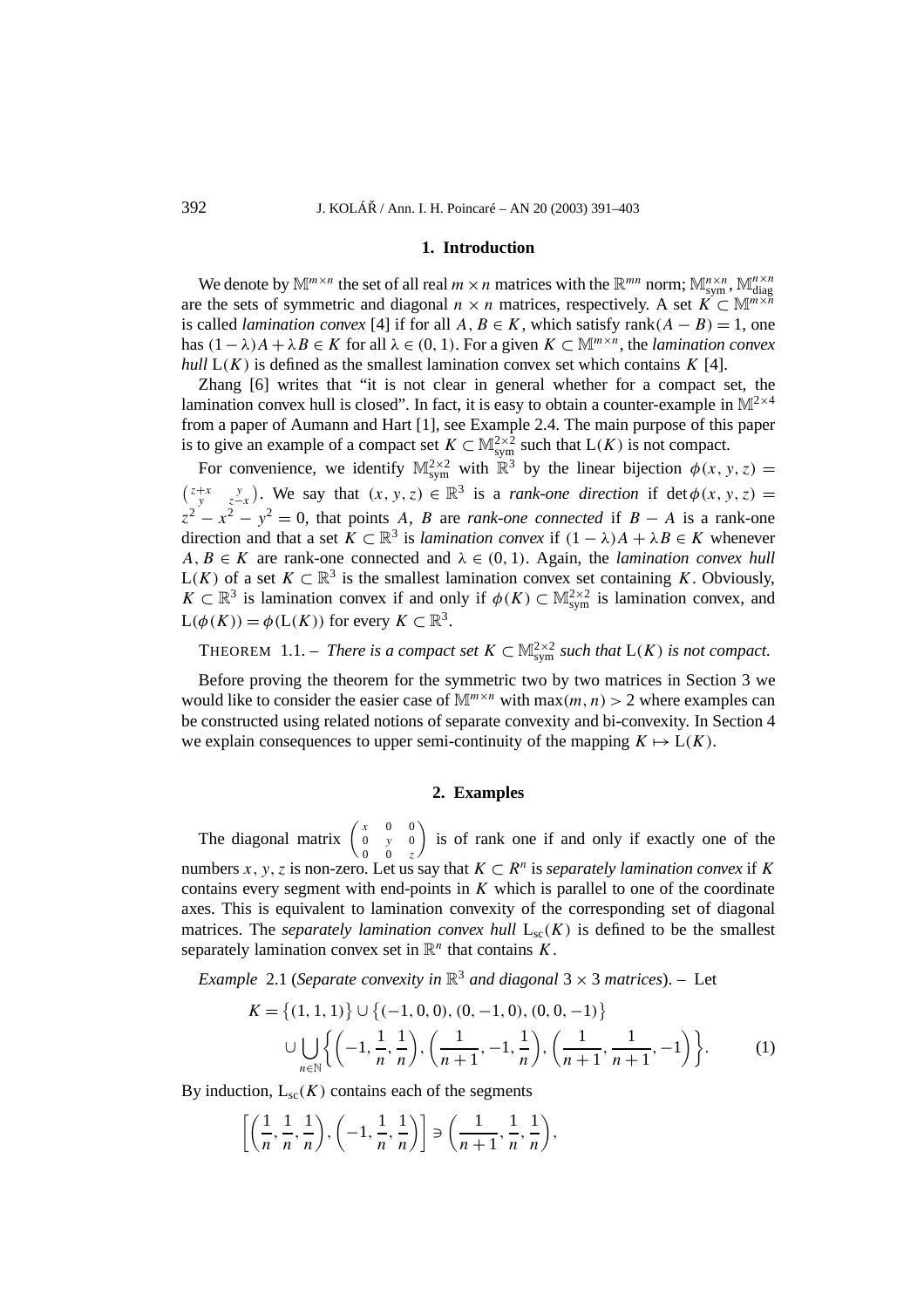J. KOLÁŘ / Ann. I. H. Poincaré – AN 20 (2003) 391–403  $393$ 

$$
\left[ \left( \frac{1}{n+1}, \frac{1}{n}, \frac{1}{n} \right), \left( \frac{1}{n+1}, -1, \frac{1}{n} \right) \right] \ni \left( \frac{1}{n+1}, \frac{1}{n+1}, \frac{1}{n} \right),
$$
\n
$$
\left[ \left( \frac{1}{n+1}, \frac{1}{n+1}, \frac{1}{n} \right), \left( \frac{1}{n+1}, \frac{1}{n+1}, -1 \right) \right] \ni \left( \frac{1}{n+1}, \frac{1}{n+1}, \frac{1}{n+1} \right)
$$
\n
$$
\sum_{n=0}^{\infty} \left[ \left( \frac{1}{n+1}, \frac{1}{n+1}, \frac{1}{n+1}, \frac{1}{n+1} \right) \right] \ni \left( \frac{1}{n+1}, \frac{1}{n+1}, \frac{1}{n+1} \right)
$$

for every  $n \in \mathbb{N}$ . Consequently,  $(0, 0, 0)$  belongs to the closure of  $L_{sc}(K)$ . On the other hand, it does not belong to  $L_{\rm sc}(K)$  since the set

$$
\{(-1, 0, 0), (0, -1, 0), (0, 0, -1)\}
$$
  

$$
\cup \{A \in \mathbb{R}^3 : \text{ at least two coordinates of } A \text{ are strictly positive}\}
$$

is separately lamination convex and contains *K*. Thus  $K \subset \mathbb{R}^3$  is compact, but  $L_{sc}(K)$  is not and the same is true for the lamination convex hull of the compact set

$$
\left\{ \begin{pmatrix} x & 0 & 0 \\ 0 & y & 0 \\ 0 & 0 & z \end{pmatrix}: (x, y, z) \in K \right\}.
$$

*Example* 2.2 (*Separate convexity in*  $\mathbb{R}^2$  *and diagonal* 2  $\times$  2 *matrices*). – The lamination convex hull of a compact subset of  $\mathbb{M}^{2\times 2}_{\text{diag}}$  is always compact. This follows by the next result which is due to Kirchheim [3].

PROPOSITION 2.3. – *If*  $C \subset \mathbb{R}^2$  *is compact, then*  $L_{\text{sc}}(C)$  *is compact as well.* 

*Proof* (B. Kirchheim). – By  $x_1, x_2$  we denote the two coordinates of  $x \in \mathbb{R}^2$ , and  $e_1 = (1, 0), e_2 = (0, 1)$ . Let  $L_{\text{sc}}^{(0)}(C) = C$  and for  $k \in N$  let

$$
L_{\rm sc}^{(k)}(C) = \bigcup \{ [y, z] : y, z \in L_{\rm sc}^{(k-1)}(C), y_1 = z_1 \text{ or } y_2 = z_2 \}.
$$

Then  $L_{\text{sc}}^{(k)}(C)$  are compact and  $L_{\text{sc}}(C) = \bigcup_{k} L_{\text{sc}}^{(k)}(C)$ . We say that  $\text{gen}_{C}(x) = k$  provided  $x \in L_{\text{sg}}^{(k)}(C) \setminus L_{\text{sg}}^{(k-1)}(C)$ . Suppose the claim fails. Then we can find a compact set  $C \subset \mathbb{R}^2 \setminus [-1, 1]^2$  such that

$$
0\in \overline{L_{sc}(C)}\setminus L_{sc}(C).
$$

Obviously, for  $i = 1, 2$  we find  $\sigma_i \in \{-1, 1\}$  such that

$$
t \cdot \sigma_i e_i \notin L_{\rm sc}(C) \quad \text{whenever } t \geqslant 0. \tag{2}
$$

Moreover, we find  $\varepsilon > 0$  such that

$$
\sigma_i x_i < -\varepsilon \quad \text{or} \quad |x_{3-i}| > \varepsilon \quad \text{for all } x \in C, \ i \in \{1, 2\}. \tag{3}
$$

Now we set

$$
M_i = \{x: |x_{3-i}| \leq \varepsilon \text{ and } \sigma_i x_i \geq -\varepsilon\}, \qquad M_i^+ = \{x \in M_i: \sigma_i x_i \geq 0\}
$$

and claim that

$$
L_{sc}(C) \cap M_i^+ = \emptyset. \tag{4}
$$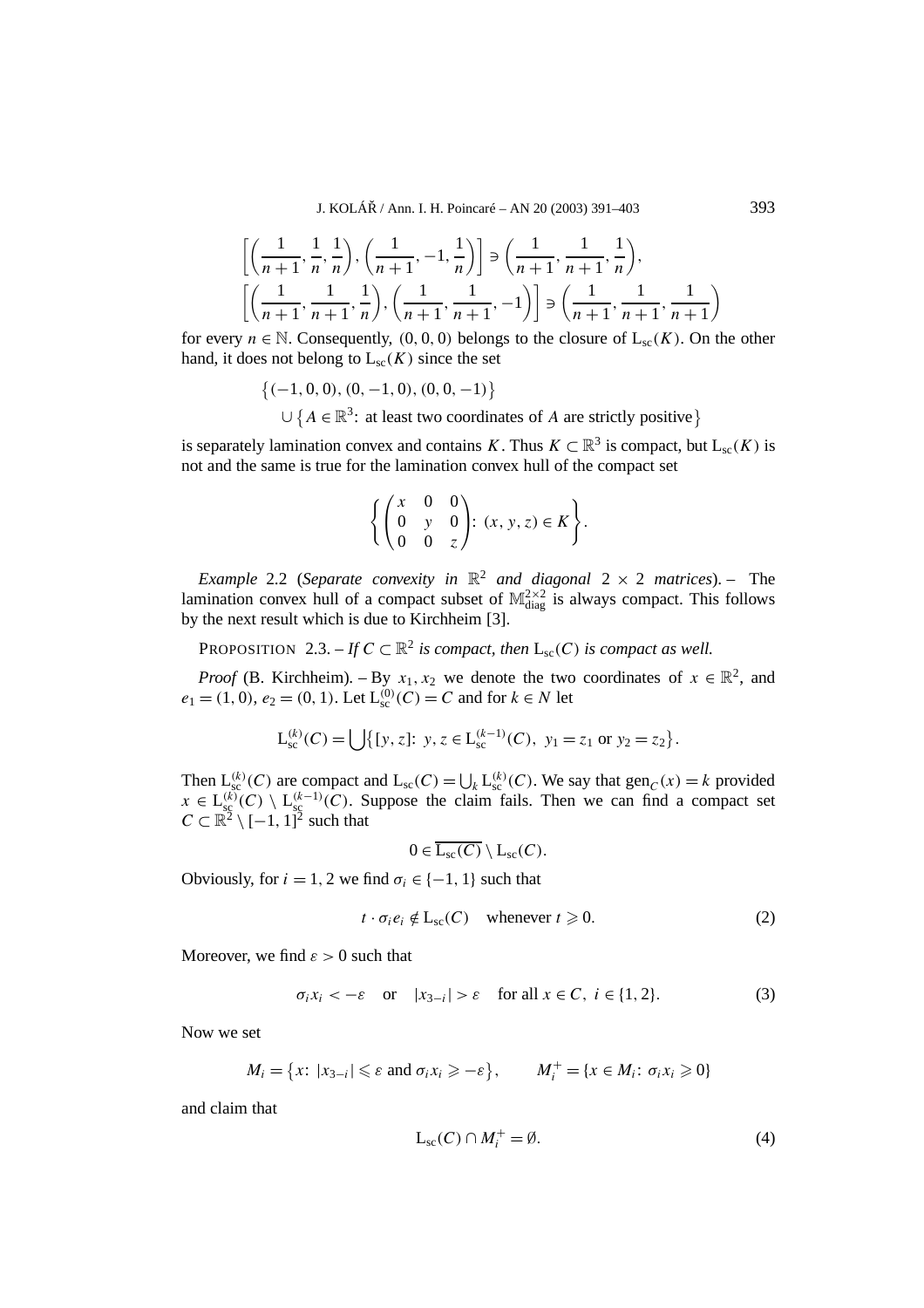Let us assume that (4) is not true for an  $i \in \{1, 2\}$ . Let  $g = \min\{ \text{gen}_C(x) : x \in L_{\text{sc}}(C) \cap L_{\text{sc}}(C) \}$ *M*<sup>+</sup><sub>*i*</sub> }. Due to (3) we know  $g \ge 1$  and find *x* in the compact set  $M_i^+ \cap L_{\text{sc}}^{(g)}(C)$  maximizing the non-negative function  $x \mapsto \sigma_i x_i$  over this set. By the definition of  $L_{\text{sc}}^{(g)}(C)$  there are  $y, z \in L_{\text{sc}}^{(g-1)}(C)$  such that  $x \in L_{\text{sc}}^{(1)}(\{y, z\})$ . From the maximality of  $\sigma_i x_i$  we conclude that  $\sigma_i y_i = \sigma_i z_i = \sigma_i x_i \ge 0$ . The definition of *g* implies that  $y, z \notin M_i^+$ , hence  $|y_{3-i}|, |z_{3-i}| >$ *ε* and  $y_{3-i}z_{3-i} < 0$ . Consequently,

$$
L_{\rm sc}(C) \cap \{t \cdot \sigma_i e_i \colon t \geq 0\} \supset [y, z] \cap \{t \cdot \sigma_i e_i \colon t \geq 0\} = \{x_i e_i\},\
$$

a contradiction to (2) establishing (4).

Finally, denote by  $g' \geq 1$  the minimum of gen<sub>*C*</sub> over the nonvoid set  $L_{sc}(C) \cap M_1 \cap M_2$ . Again, let *x'* maximize  $\sigma_1 x_1'$  over  $L_{\rm sc}^{(g')}(C) \cap M_1 \cap M_2$  and suppose  $x' \in L_{\rm sc}^{(1)}(\lbrace y', z' \rbrace)$  for  $y'$ ,  $z' \in L_{\text{sc}}^{(g'-1)}(C)$ . As before, we infer that  $y'_1 = z'_1 = x'_1$ ,  $|y'_2|$ ,  $|z'_2| > \varepsilon$  and  $y'_2z'_2 < 0$ . So

$$
L_{\rm sc}(C) \cap M_2^+ \supset [y', z'] \cap M_2^+ \neq \emptyset,
$$

which together with (4) finishes the proof.  $\Box$ 

*Example* 2.4 (*Bi-convexity in*  $\mathbb{R}^2 \times \mathbb{R}$  *and* 2 × 3 *matrices*). – A set  $A \subset \mathbb{R}^k \times \mathbb{R}^l$  is *biconvex* [1] if the sections  $A_x$ ,  $A^y$  are convex for every  $x \in \mathbb{R}^k$  and  $y \in \mathbb{R}^l$ . The *bi-convex hull*  $L_{(k,l)}(A)$  is defined accordingly. Obviously, *A* is bi-convex if and only if the set

$$
\left\{ \begin{pmatrix} x_1 & x_2 & \dots & x_k & 0 & 0 & \dots & 0 \\ 0 & 0 & \dots & 0 & y_1 & y_2 & \dots & y_l \end{pmatrix} \in \mathbb{M}^{2 \times (k+l)}:
$$
  
 $(x_1, x_2, \dots, x_k; y_1, y_2, \dots, y_l) \in A \right\}$ 

is lamination convex. Aumann and Hart [1] constructed a compact set  $K \subset \mathbb{R}^2 \times \mathbb{R}^2$  such that  $L_{(2,2)}(K)$  is not compact. We will show that this is possible in  $\mathbb{R}^2 \times \mathbb{R}$  and hence also for matrices of the form  $\begin{pmatrix} a & b & 0 \\ 0 & 0 & c \end{pmatrix}$ .

Let  $v_1 = (0, 2), v_2 = (-1, 0), v_3 = (1, -1), v_4 = (2, 1)$  be the usual four-point configuration. Let  $w_1 = (0, 1), w_2 = (0, 0), w_3 = (1, 0), w_4 = (1, 1)$  and

$$
L_0 = ([0, 1] \times [0, 1]) \cup (\{0\} \times [0, 2]) \cup ([-1, 1] \times \{0\}) \cup (\{1\} \times [-1, 1])
$$
  

$$
\cup ([0, 2] \times \{1\}) = L_{sc}(\{v_i, w_i\}).
$$

Finally, let  $\tilde{K} = \mathcal{I}((0, 1] \times \{v_1, v_2, v_3, v_4\}) \cup (\{1\} \times \{w_1, w_2, w_3, w_4\})$  and  $L =$  $\mathcal{I}((0, 1] \times L_0) \cup (\{0\} \times \{v_1, v_2, v_3, v_4\})$ , where  $\mathcal{I}(x; y, z) = (x, y; z)$  identifies  $\mathbb{R} \times \mathbb{R}^2$ with  $\mathbb{R}^2 \times \mathbb{R}$ . We claim that  $L_{(2,1)}(\tilde{K}) = L$  and this is not compact.

Let  $w_i(t) = \mathcal{I}(t, w_i)$ ,  $v_i(t) = \mathcal{I}(t, v_i)$ . We have  $w_i(1) \in \tilde{K}$  and then inductively *w<sub>i</sub>*(2<sup>−*k*</sup>) ∈ L<sub>(2,1)</sub>( $\tilde{K}$ ) for every *i* ∈ {4, 3, 2, 1} and *k* ∈ N, because the following convex combinations are compatible with the definition of bi-convexity:  $w_4(t/2) = \frac{1}{2}w_1(t) +$  $\frac{1}{2}v_4(0)$  and  $w_i(t) = \frac{1}{2}w_{i+1}(t) + \frac{1}{2}v_i(t)$  for  $i = 3, 2, 1$ . Now it is easy to see that *w<sub>i</sub>*(*t*) ∈ L<sub>(2,1)</sub>( $\tilde{K}$ ) for every *t* ∈ (0, 1] and hence *L* ⊂ L<sub>(2,1)</sub>( $\tilde{K}$ ). On the other hand, *L* is bi-convex, so that  $L_{(2,1)}(\tilde{K}) \subset L$ .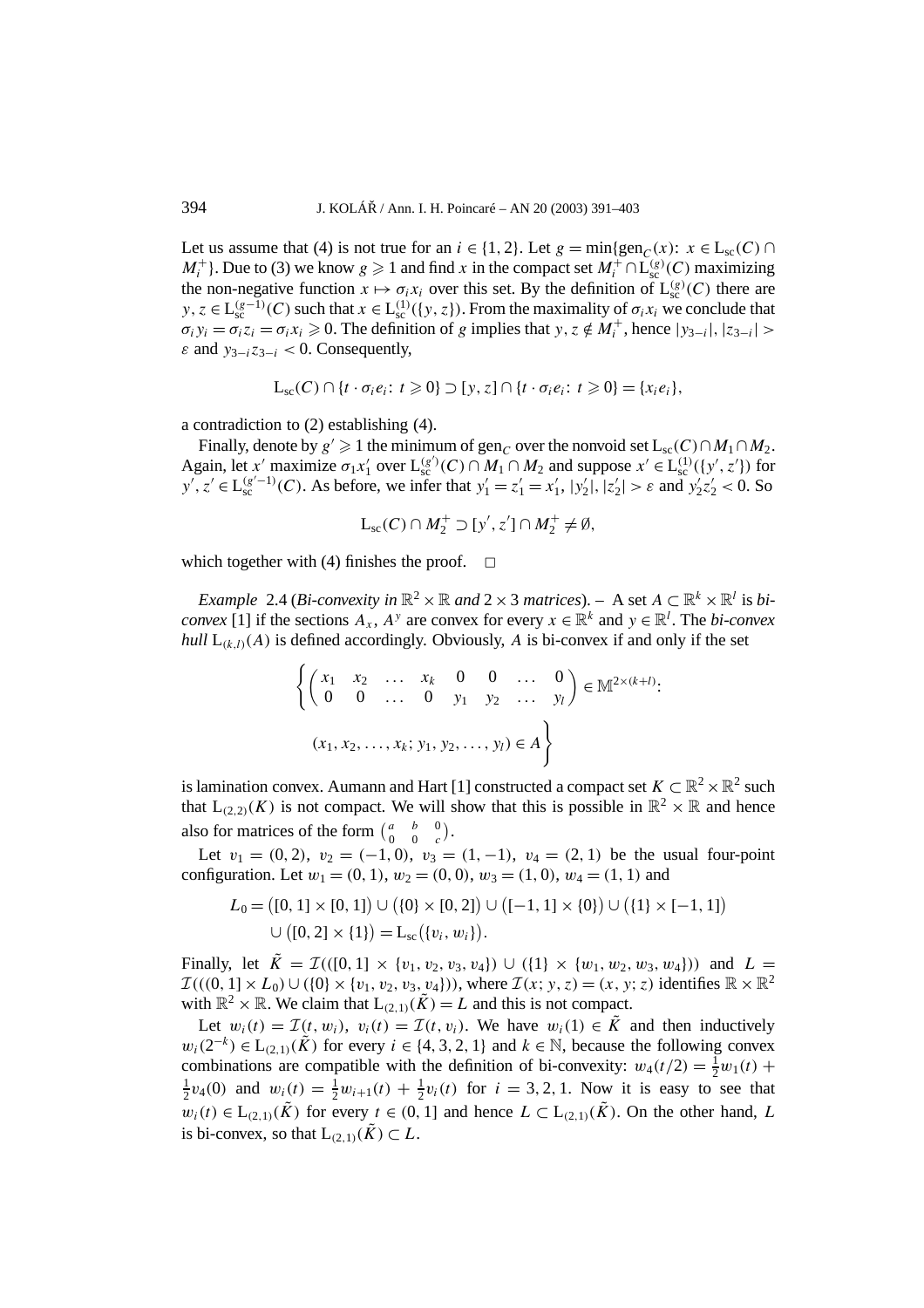#### **3. The proof of Theorem 1.1**

*Notation.* – For  $\alpha \in [0, \frac{\pi}{2}]$  let  $e_i(\alpha) = (\sin \alpha + \cos \alpha, (-1)^i \sin \alpha, \alpha + 1)$  and  $\gamma(\alpha) =$  $(\sin \alpha, 0, \alpha)$ . Let  $E_0 = \{e_i(\alpha): \alpha \in [0, \frac{\pi}{2}], i = 1, 2\}.$ 

LEMMA 3.1. – For every 
$$
0 < \alpha_2 < \alpha_1 < \frac{\pi}{2}
$$
,  $\gamma(\alpha_1) \in \overline{L(E_0 \cup \{\gamma(\alpha_2)\})}$ .

*Proof.* – For  $i = 1, 2$ , let  $\Phi_i : \mathbb{R}^3 \times \mathbb{R}^3 \to \mathbb{R}^3$  be defined by

$$
\Phi_i((a, b, c), (x, y, z)) = ((a - x)^2 + (b - y)^2 - (c - z)^2, \sin(z - 1) + \cos(z - 1) - x, \quad (-1)^i \sin(z - 1) - y).
$$

For every  $\alpha \in [\alpha_2, \alpha_1]$  and  $i = 1, 2$  we have  $\Phi_i(\gamma(\alpha), e_i(\alpha)) = 0$ , as well as  $\det(\frac{\partial \Phi_i}{\partial(x,y,z)}(\gamma(\alpha), e_i(\alpha))) = 2\cos^2\alpha - 2 \neq 0$ . By the implicit function theorem, there is  $\delta_0 > 0$  and two smooth functions  $\varphi_1, \varphi_2: U_{\delta_0} \to R^3$  defined on the  $\delta_0$ -neighborhood  $U_{\delta_0}$ of  $\{\gamma(\alpha): \alpha \in [\alpha_2, \alpha_1]\}$  such that  $\Phi_i(w, \varphi_i(w)) = 0$  for  $w \in \mathcal{U}_{\delta_0}$  and  $\varphi_i(\gamma(\alpha)) = e_i(\alpha)$ for  $\alpha \in [\alpha_2, \alpha_1]$ . Note that by the definition of  $\Phi_i$ ,  $\varphi_i(w) - w$  is a rank-one direction and  $\varphi_i(w) = e_i(\alpha)$  for all  $w \in \mathcal{U}_{\delta_0}$ , where  $\alpha + 1$  is the third coordinate of  $\varphi_i(w)$ . By making *δ*<sup>0</sup> smaller, we may ensure that *ϕ*<sub>*i*</sub>(*w*) ∈ *E*<sup>0</sup> for *w* ∈  $U$ <sup>*δ*<sub>0</sub></sub>. Let *u<sub>i</sub>*(*w*) = *ϕ*<sub>*i*</sub>(*w*) − *w*. Re-</sup> placing  $\delta_0$  by a smaller number again, there is  $K > 0$  such that the functions  $u_1, u_2$  are *K*-Lipschitz on  $\mathcal{U}_{\delta_0}$  and  $||u_1(w)||$ ,  $||u_2(w)|| \le K$  for  $w \in \mathcal{U}_{\delta_0}$ .

It is easy to check that  $\gamma$  satisfies the equation

$$
\dot{\gamma}(\alpha) = \frac{u_1(\gamma(\alpha)) + u_2(\gamma(\alpha))}{2}.\tag{5}
$$

Next, we will approximate the solution  $\gamma$  by a piecewise linear curve with derivatives given by  $u_1$  on odd and by  $u_2$  on even segments. We do an easy error estimate usual in numerical analysis.

Let  $\delta > 0$  be given. Find  $n \in \mathbb{N}$  such that, for  $h = (\alpha_1 - \alpha_2)/n$ ,  $Kh < \delta_0$  and

$$
\frac{h}{2}(2\mathrm{Lip}\,\gamma + K)((1 + hK)^n - 1) < \min\bigg(\delta, \frac{\delta_0}{2}\bigg).
$$

For  $k = 1, \ldots, n$ , define

$$
w_0 = \gamma(\alpha_2), \qquad w_{k-\frac{1}{2}} = w_{k-1} + \frac{h}{2}u_1(w_{k-1}), \qquad w_k = w_{k-\frac{1}{2}} + \frac{h}{2}u_2(w_{k-\frac{1}{2}}). \tag{6}
$$

Let  $\varepsilon_k = ||w_k - \gamma(\alpha_2 + kh)||$ ,  $k = 0, 1, \ldots, n$ . Then

$$
\varepsilon_{k+1} = \|w_{k+1} - \gamma (\alpha_2 + (k+1)h)\|
$$
  
= 
$$
\left\|w_k - \gamma (\alpha_2 + kh) + \int_{\alpha_2 + kh}^{\alpha_2 + (k+1)h} \frac{u_1(w_k) + u_2(w_{k+\frac{1}{2}})}{2} - \dot{\gamma}(\alpha) d\alpha\right\|
$$

and hence, by (5),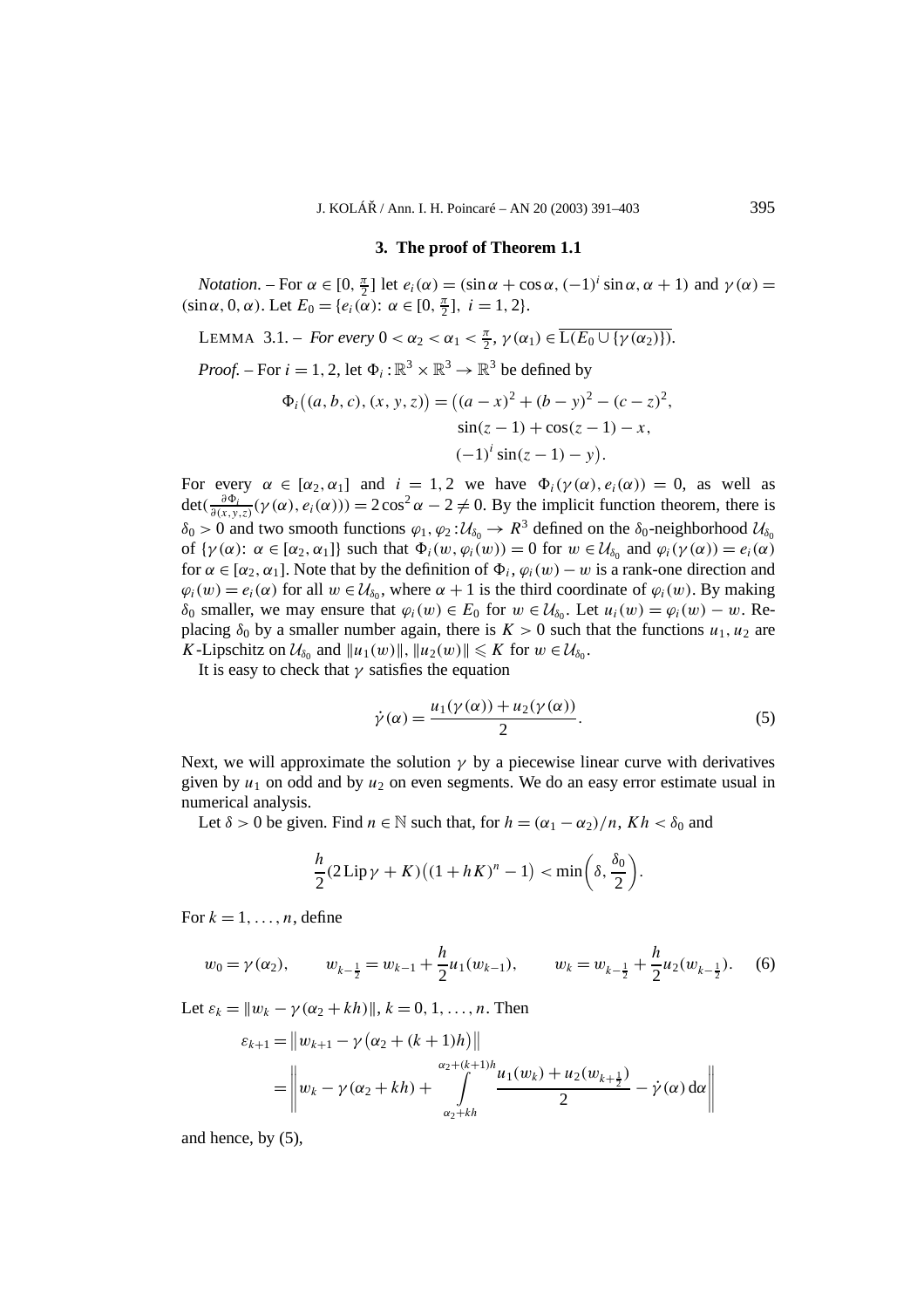$$
\varepsilon_{k+1} \leqslant \varepsilon_k + \frac{1}{2} \int_{\alpha_2 + kh}^{\alpha_2 + (k+1)h} \left\| u_1(w_k) - u_1(\gamma(\alpha)) \right\| + \left\| u_2(w_{k+\frac{1}{2}}) - u_2(\gamma(\alpha)) \right\| d\alpha
$$
\n
$$
\leqslant \varepsilon_k + \frac{h}{2} \left( \operatorname{Lip} u_1(h \operatorname{Lip} \gamma + \varepsilon_k) + \operatorname{Lip} u_2(h \operatorname{Lip} \gamma + h \| u_1(w_k) \| + \varepsilon_k) \right)
$$
\n
$$
\leqslant A\varepsilon_k + B
$$

where  $A = (1 + hK)$  and  $B = \frac{h^2 K}{2} (2 \text{Lip}\gamma + K)$ . We have  $\varepsilon_0 = 0$  and, by induction,

$$
\varepsilon_k \le B(1 + A + A^2 + \dots + A^{k-1}) = B(A^k - 1)/(A - 1)
$$
  
=  $\frac{h}{2}(2 \text{Lip}\gamma + K)((1 + hK)^k - 1)$   
<  $\min(\delta, \delta_0/2).$ 

Hence  $w_k$ ,  $w_{k+\frac{1}{2}} \in \mathcal{U}_{\delta_0}$  (so that the sequence is well defined) and  $\|\gamma(\alpha_1) - w_n\| < \delta$ .

Furthermore,  $w_{k+\frac{1}{2}} \in [w_k, \varphi_1(w_k)]$ ,  $w_{k+1} \in [w_{k+\frac{1}{2}}, \varphi_2(w_{k+\frac{1}{2}})]$  and the two segments have rank-one directions, so that  $w_0$ ,  $w_1$ , ...,  $w_n$  belong to the lamination convex hull of  $E_0 \cup \{w_0\} = E_0 \cup \{ \gamma(\alpha_2) \}$ . Since  $\delta > 0$  was arbitrarily small,  $\gamma(\alpha_1)$  lies in its closure.  $\Box$ 

*Remark* 3.2. – Under the assumption of Lemma 3.1 we have that  $\gamma(\alpha_1)$  belongs to the rank-one convex hull of  $E_0 \cup \{\gamma(\alpha_2)\}\)$ . Also, the corresponding laminate  $\mu$  with barycentre in  $\gamma(\alpha_1)$  can be given explicitly:

$$
\mu(A) = e^{-(\alpha_1 - \alpha_2)} \delta_{\gamma(\alpha_2)}(A) + \frac{1}{2} \sum_{i=1}^2 \int_{(\alpha_2, \alpha_1) \cap e_i^{-1}(A)} e^{-(\alpha_1 - \alpha)} d\alpha, \tag{7}
$$

where  $\delta_{\gamma(\alpha_2)}$  is the Dirac measure at  $\gamma(\alpha_2)$ .

Indeed, (6) determinates prelaminate  $\mu_n$  with barycentre  $w_n^{(n)}$  supported by finite set  ${\gamma(\alpha_2)}; \varphi_1(w_{k-1}^{(n)}), \varphi_2(w_{k-\frac{1}{2}}^{(n)}), k = 1, ..., n$   $\subset K$ , recall that  $u_i(w) = \varphi_i(w) - w$  is a rank-one direction. We added indices (*n*) to emphasize that points  $w_s$  depend on *n* as well. A calculation shows that the weak limit of  $\mu_n$  is  $\mu$ ; the barycentre of  $\mu$  is  $\lim w_n^{(n)} = \gamma(\alpha_1).$ 

*Notation*. – Let

$$
x(\alpha, t) = \sin \alpha + t \cos \alpha,
$$
  
\n
$$
y(\alpha, t) = t \sin \alpha,
$$
  
\n
$$
z(\alpha, t) = \alpha + t,
$$
  
\n
$$
\varphi(\alpha, t) = (x(\alpha, t), z(\alpha, t))
$$

Also let  $P = [0, \frac{\pi}{2}] \times [0, 1]$  and  $D = \varphi(P) = \{(x, z): z \in [0, \frac{\pi}{2}], \sin z \leq x \leq$  $\min(1, z)$ }∪{ $(x, z)$ :  $z \in [1, 1 + \frac{\pi}{2}]$ ,  $1 \le x \le \sqrt{2} \sin(z + \frac{\pi}{4} - 1)$ }. The function  $Y : D \to$ [0*,*∞*)* is going to be defined by

$$
Y(\varphi(\alpha, t)) = y(\alpha, t) \quad (\alpha, t) \in P.
$$
 (8)

*.*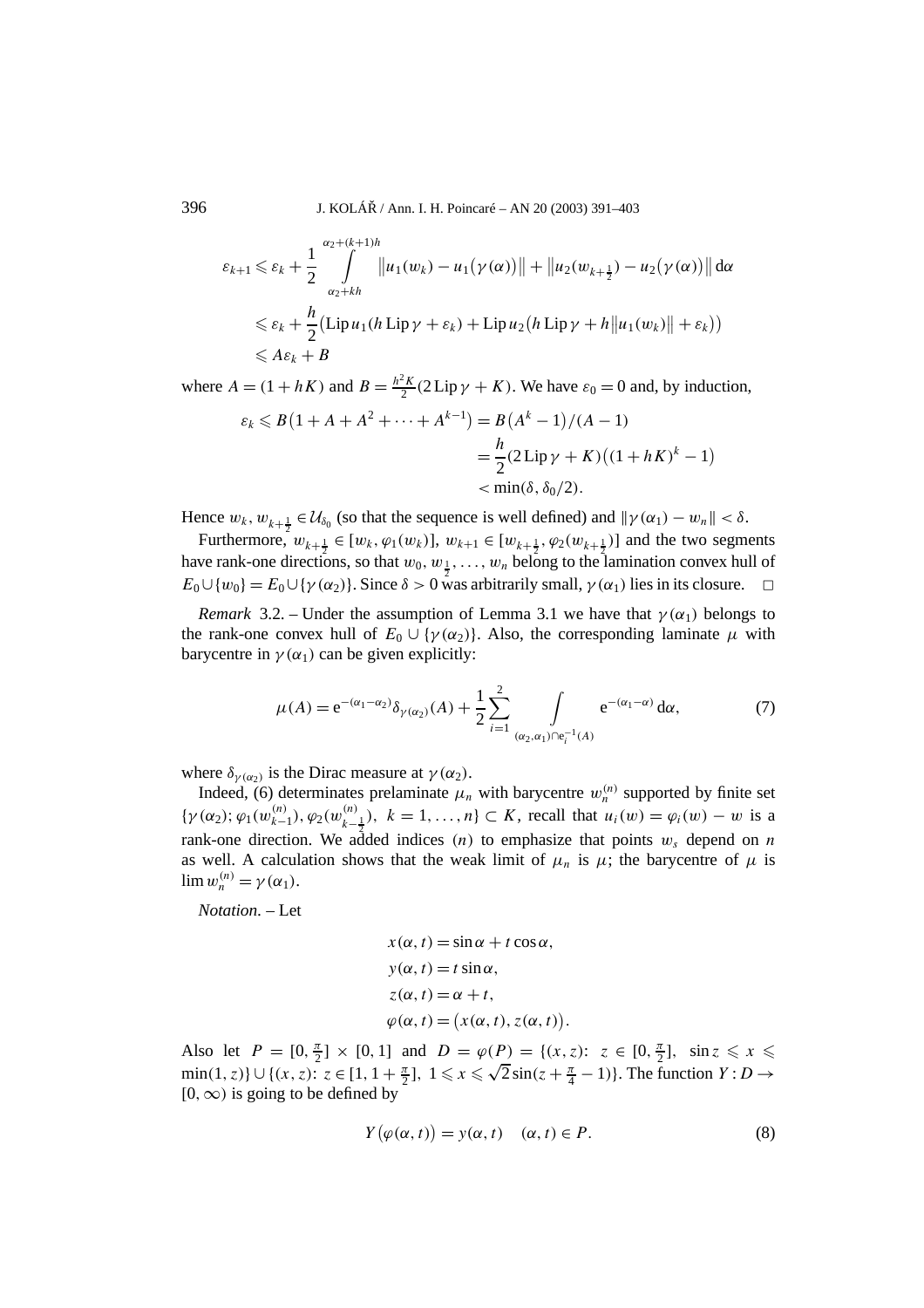LEMMA 3.3. – Let  $\alpha_1, \alpha_2 \in [0, \frac{\pi}{2}]$  and  $\alpha_1 \neq \alpha_2$ . Then  $\varphi(\alpha_1, t_1) = \varphi(\alpha_2, t_2)$  if and only *if*

$$
t_1 = t_1(\alpha_1, \alpha_2) = \frac{\sin \alpha_1 - \sin \alpha_2 - (\alpha_1 - \alpha_2) \cos \alpha_2}{\cos \alpha_2 - \cos \alpha_1},
$$
  
\n
$$
t_2 = t_2(\alpha_1, \alpha_2) = \frac{\sin \alpha_1 - \sin \alpha_2 - (\alpha_1 - \alpha_2) \cos \alpha_1}{\cos \alpha_2 - \cos \alpha_1}.
$$
\n(9)

*If*  $\alpha_1 > \alpha_2$  *then*  $t_1 < 0$  *and*  $t_2 > 0$ *.* 

*Proof.* – Formulae (9) are obvious. Assume  $\alpha_1 > \alpha_2$ . Let  $f(x) = \sin x - \sin \alpha_2$  –  $(x - \alpha_2) \cos \alpha_2$ . Then  $f(\alpha_2) = 0$  and  $f'(x) = \cos x - \cos \alpha_2 < 0$  for  $\alpha_2 < x \leq \frac{\pi}{2}$ , hence  $f(\alpha_1) < 0$  and  $t_1 = f(\alpha_1)/(\cos \alpha_2 - \cos \alpha_1) < 0$ . Similarly, for  $g(x) = \sin \alpha_1 - \sin x$  $(\alpha_1 - x) \cos \alpha_1$  we have  $g(\alpha_1) = 0$  and  $g'(x) = -\cos x + \cos \alpha_1 < 0$  for  $0 \le x < \alpha_1$ . Thus  $g(\alpha_2) > 0$  and  $t_2 > 0$ .  $\Box$ 

LEMMA 3.4. – Let the function  $t_2$  be defined by formula (9) for  $\alpha_2 < \alpha_1$  and by  $t_2(\alpha_1, \alpha_2) = 0$  *if*  $\alpha_1 = \alpha_2$ *. Let*  $\alpha_1 \in (0, \frac{\pi}{2}]$  *be fixed. Then* 

$$
D_{\alpha_1} = \{ \varphi(\alpha_2, t): \, \alpha_2 \in [0, \alpha_1], t \in [t_2(\alpha_1, \alpha_2), 1] \}
$$

*is a convex subset of D.*

*Proof. –* It is easily seen that

$$
\chi(z) = \begin{cases} z, & z \in [0, 1], \\ \sqrt{2}\sin(z + \frac{\pi}{4} - 1), & z \in [1, 1 + \frac{\pi}{2}] \end{cases}
$$

is a concave function on  $I = [0, 1 + \frac{\pi}{2}]$  and that  $D_{\alpha_1}$  is the part of its subgraph  $\{(x, z): z \in$ *I,*  $x \le \chi(z)$ } which lies above the segment  $\{\varphi(\alpha_1, t_1): t_1 \in [t_1(\alpha_1, 0), 0] \cup [0, 1]\}$  = {*ϕ(α*2*, t*2*(α*1*, α*2*))*: *α*<sup>2</sup> ∈ [0*, α*1]} ∪ {*ϕ(α*1*,t)*: *t* ∈ [0*,* 1]}. (Recall that the functions *t*1*, t*<sup>2</sup> came from  $\varphi(\alpha_1, t_1) = \varphi(\alpha_2, t_2)$ .

LEMMA 3.5. – *The function*  $Y: D \to [0, \infty)$  *is well defined by* (8)*. Y is a*  $C^{\infty}$ -smooth *function on the interior of D.*

*Proof.* – By Lemma 3.3,  $\varphi$ : *P*  $\rightarrow$  *D* is a bijection. The Jacobi determinant of  $\varphi$  is  $-t \sin \alpha \neq 0$  on int *P*, so that  $\varphi$  is a  $C^{\infty}$ -diffeomorphism of int *P* onto int *D*.  $\Box$ 

DEFINITION 3.6. – *Let*  $T = \{(x, y, z): (x, z) \in D, |y| \leq Y(x, z)\}$  *and let*  $F_i(\alpha, t) =$  $(x(\alpha, t), (-1)^i y(\alpha, t), z(\alpha, t))$  *so that*  $F_2(P)$  *is the "front" surface of T*. Assume  $(\alpha, t) \in$ int *P,*  $S = F_2(\alpha, t)$  and  $v = A \partial_\alpha F_2(\alpha, t) + B \partial_t F_2(\alpha, t)$  where  $(A, B) \neq (0, 0)$ *. The line*  $L = S + \mathbb{R} v$  *will be called a tangent at the point S. It is said to be an outer or inner or* surface *tangent if there is*  $\varepsilon > 0$  *such that, for every*  $r \in (-\varepsilon, 0) \cup (0, \varepsilon)$ ,  $S + rv \notin T$  *or*  $S + rv \in T$  *or*  $S + rv \in F_2(P)$ *, respectively. Tangent L is said to be* rank-one *if v is a rank-one direction. The same terminology will be used for any segment*  $L = S + [r_1, r_2]v$ ,  $r_1 < 0 < r_2$ .

*Remark*. – In order to give an interpretation of what follows, let us recall that if  $\tilde{Y}: \tilde{D} \to \mathbb{R}$  is a function which has the second differential  $D^2\tilde{Y}$  negatively semi-definite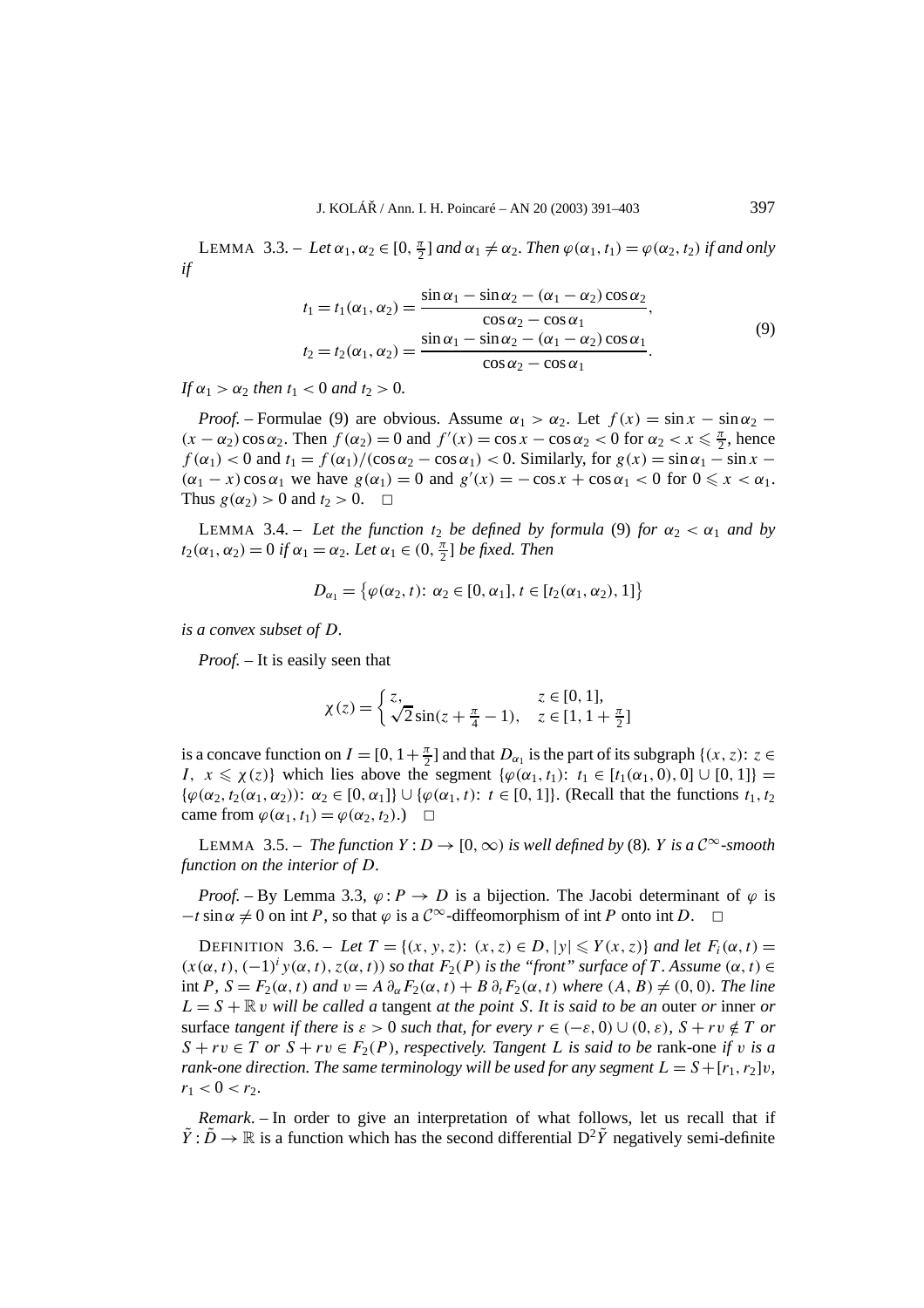everywhere on a convex set  $\tilde{D}$ , then the set  $\tilde{T} = \{(x, y, z): (x, z) \in \tilde{D}, |y| \leq \tilde{Y}(x, z)\}$  is convex.

In our case,  $D^2Y$  is "negatively semi-definite with respect to a set of directions" (see Lemma 3.7) and we are going to prove that *T* is lamination convex (Proposition 3.11). Note that the set of directions is defined in terms of *all* variables including the dependent one and therefore it depends on the gradient of *Y* . Lemma 3.9 says that *D* is "sufficiently convex" (which is a property of the pair *D*, *Y* ).

LEMMA 3.7. – *With the above notation, assume L is a rank-one tangent. Then either it is an outer tangent, or it is a surface tangent with the direction*  $v = \partial_t F_2(\alpha, t)$ *.* 

*Proof. –* Let

$$
u_1 = \partial_{\alpha} F_2(\alpha, t) = (\cos \alpha - t \sin \alpha, t \cos \alpha, 1),
$$
  
\n
$$
u_2 = \partial_t F_2(\alpha, t) = (\cos \alpha, \sin \alpha, 1).
$$

A simple calculation shows that  $v = Au_1 + Bu_2$  is a rank-one direction if and only if

$$
(A, B) = k(2\sin^2\alpha, t^2 - \sin^2\alpha - 2t\cos\alpha\sin\alpha) \quad (k \in \mathbb{R})
$$
 (10)

or  $A = 0$ . In the second case, *v* is a multiple of  $u_2$  and L is a surface tangent because  $F_2(\alpha, t)$  is a linear function of *t*.

Assume (10) holds true. Let us write  $Df$  and  $D^2f$  for the first and second differential of a function *f* at the point  $S_0 = \varphi(\alpha, t)$ , respectively. (D<sup>2</sup>*f* is a quadratic form.) We will write  $Df(w) = \langle Df, w \rangle$  and  $D^2 f(w)$  when they are applied to a direction *w*. The set  $F_2(P)$  can be viewed as the graph of the function *Y* (with interchanged second and third coordinates) and *T* is contained in the subgraph. To show that the tangent *L* is outer it is enough to verify that the second derivative of *Y* at  $S_0$  in the direction  $v_0 = A\partial_\alpha\varphi(S_0) + B\partial_t\varphi(S_0)$  equals

$$
D^{2}Y(v_{0}) = -8k^{2}\sin^{4}\alpha\cos\alpha < 0.
$$
 (11)

Although this could be done directly, we suggest the following way which reduces the size of expressions involved. Let  $\omega(s) = \varphi(\alpha + As, t + Bs)$ . Then

$$
\left. \frac{\partial^2}{\partial s^2} Y(\omega(s)) \right|_{s=0} = \mathcal{D}^2 Y(v_0) + \langle \mathcal{D}Y, (\mathcal{D}^2 x(A, B), \mathcal{D}^2 z(A, B)) \rangle. \tag{12}
$$

On the other hand,  $Y(\omega(s)) = y(\alpha + As, t + Bs) = (t + Bs) \sin(\alpha + As)$ , so that

$$
\frac{\partial^2}{\partial s^2} Y(\omega(s)) \Big|_{s=0} = 2AB \cos \alpha - A^2 t \sin \alpha.
$$
 (13)

Differentiating (8) and solving the resulting equation we easily obtain

$$
DY = \left(\frac{t\cos\alpha - \sin\alpha}{-t\sin\alpha}, \frac{\cos\alpha\sin\alpha - t}{-t\sin\alpha}\right).
$$
 (14)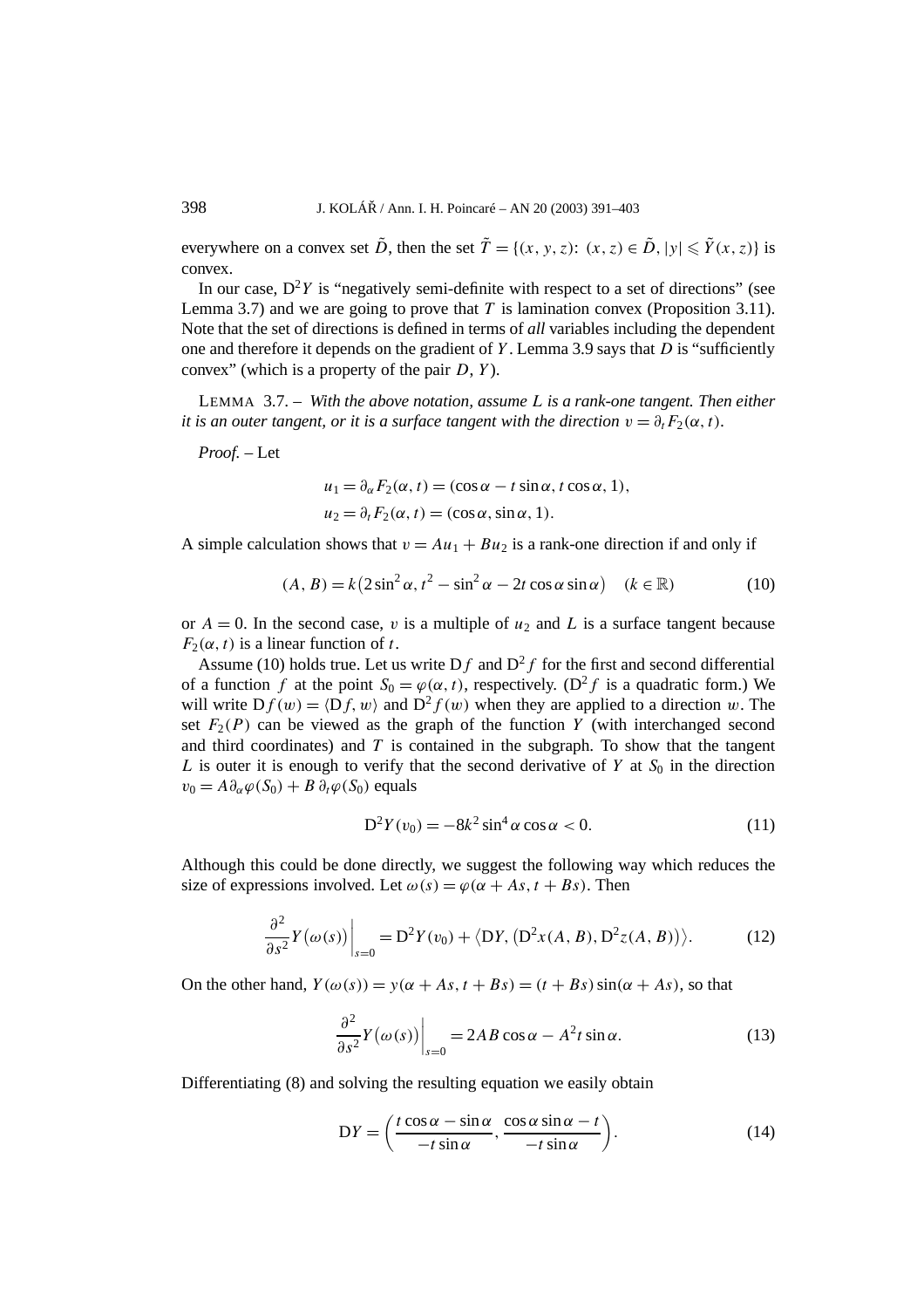The calculation of  $D^2x$  and  $D^2z$  is straightforward and gives

$$
D^{2}x(A, B) = -A^{2}(\sin \alpha + t \cos \alpha) - 2AB \sin \alpha, \quad D^{2}z(A, B) = 0.
$$
 (15)

Eqs.  $(12)–(15)$  imply

$$
D^{2}Y(v_{0}) = -A\left(\frac{At}{\sin \alpha} - \frac{(A + 2B)\sin \alpha}{t}\right).
$$

Using (10) we get (11).  $\Box$ 

LEMMA 3.8. – Let  $(\alpha_1, t_1) \in P$ ,  $\alpha_2 \in [0, \frac{\pi}{2}]$  and  $t_2 < 0$ . Let  $\varphi(\alpha_1, t_1) = \varphi(\alpha_2, t_2)$ . *Then*  $0 \leq y(\alpha_1, t_1) < -y(\alpha_2, t_2)$ *.* 

*Proof.* – By Lemma 3.3,  $\alpha_1 \le \alpha_2$ . If  $\alpha_1 = \alpha_2$  then  $0 \le t_1 = t_2 < 0$ . Thus  $\alpha_1 < \alpha_2$  and by (9)

$$
y(\alpha_2, t_2) + y(\alpha_1, t_1) = \frac{\sin^2 \alpha_2 - \sin^2 \alpha_1 - (\alpha_2 - \alpha_1) \sin(\alpha_2 + \alpha_1)}{\cos \alpha_1 - \cos \alpha_2} < 0
$$

where the inequality comes from

$$
(\alpha_2 - \alpha_1) \sin(\alpha_2 + \alpha_1) > \sin(\alpha_2 - \alpha_1) \sin(\alpha_2 + \alpha_1)
$$
  
= 
$$
\frac{1}{2} (\cos 2\alpha_1 - \cos 2\alpha_2)
$$
  
= 
$$
\frac{1}{2} (1 - 2\sin^2 \alpha_1 - 1 + 2\sin^2 \alpha_2).
$$

Thus  $y(\alpha_1, t_1) < -y(\alpha_2, t_2)$ .  $\Box$ 

*LEMMA* 3.9. − *Let*  $A = (a_1, a_2, a_3) \in T$  *and*  $B = (b_1, b_2, b_3) \in T$  *be such that*  $B - A$ *is a rank-one direction. Then*  $[(a_1, a_3), (b_1, b_3)] \subset D$ .

*Proof.* – By assumptions,  $A_0 = (a_1, a_3) \in D$  and  $B_0 = (b_1, b_3) \in D$ , thus there exist  $(\alpha_1, \tau_1), (\alpha_2, \tau_2) \in P$  such that  $A_0 = \varphi(\alpha_1, \tau_1), B_0 = \varphi(\alpha_2, \tau_2)$ . Furthermore,  $|a_2| \leq$  $y(\alpha_1, \tau_1)$ ,  $|b_2| \leq y(\alpha_2, \tau_2)$ . If  $\alpha_2 = \alpha_1$  then obviously  $[A_0, B_0] \subset D$ . We may assume e.g.  $\alpha_2 < \alpha_1$ .

Let  $V_0 = \{(x, y, z): x^2 + y^2 - z^2 < 0, z < 0\}$ .  $V_0$  is an open convex cone. A point *X* is rank-one connected to  $(0, 0, 0)$  if and only if it belongs to  $\partial V_0$  when it is below  $(0, 0, 0)$  or  $X \in -\partial V_0$  when *X* is above  $(0, 0, 0)$  ("below" and "above" refers to the value of the third coordinate). It is easily seen that if *L* is a line with rank-one direction and  $(0, 0, 0) \notin L$  then *L* intersects  $\partial V_0$  in at most one point and, therefore,  $L \cap V_0$  is either an open half-line directed "downwards" or empty.

Let  $V_A = A + V_0$  and  $V_1 = \gamma(\alpha_1) + V_0$ . The point  $\gamma(\alpha_1)$  is rank-one connected to *F<sub>i</sub>*( $\alpha_1$ ,  $\tau_1$ ) and  $A \in [F_1(\alpha_1, \tau_1), F_2(\alpha_1, \tau_1)]$  hence  $A \in -\overline{V_0} + \gamma(\alpha_1), \gamma(\alpha_1) \in \overline{V_A}$  and  $V_1 \subset V_A$ .

Let  $t_1 < 0, t_2 > 0$  solve the equation  $\varphi(\alpha_1, t_1) = \varphi(\alpha_2, t_2)$ , cf. Lemma 3.3. Since  $\gamma(\alpha_1)$ is also rank-one connected to the two points  $F_i(\alpha_1, t_1)$ ,  $i = 1, 2$ , we have  $F_i(\alpha_1, t_1) \in$  $\overline{V_1} \subset \overline{V_A}$ . By Lemma 3.8, with indices 1,2 interchanged,  $0 \leq y(\alpha_2, t_2) < -y(\alpha_1, t_1)$ . Thus  $F_1(\alpha_2, t_2)$ ,  $F_2(\alpha_2, t_2)$  are in the open segment  $(F_1(\alpha_1, t_1), F_2(\alpha_1, t_1)) \subset V_A$ .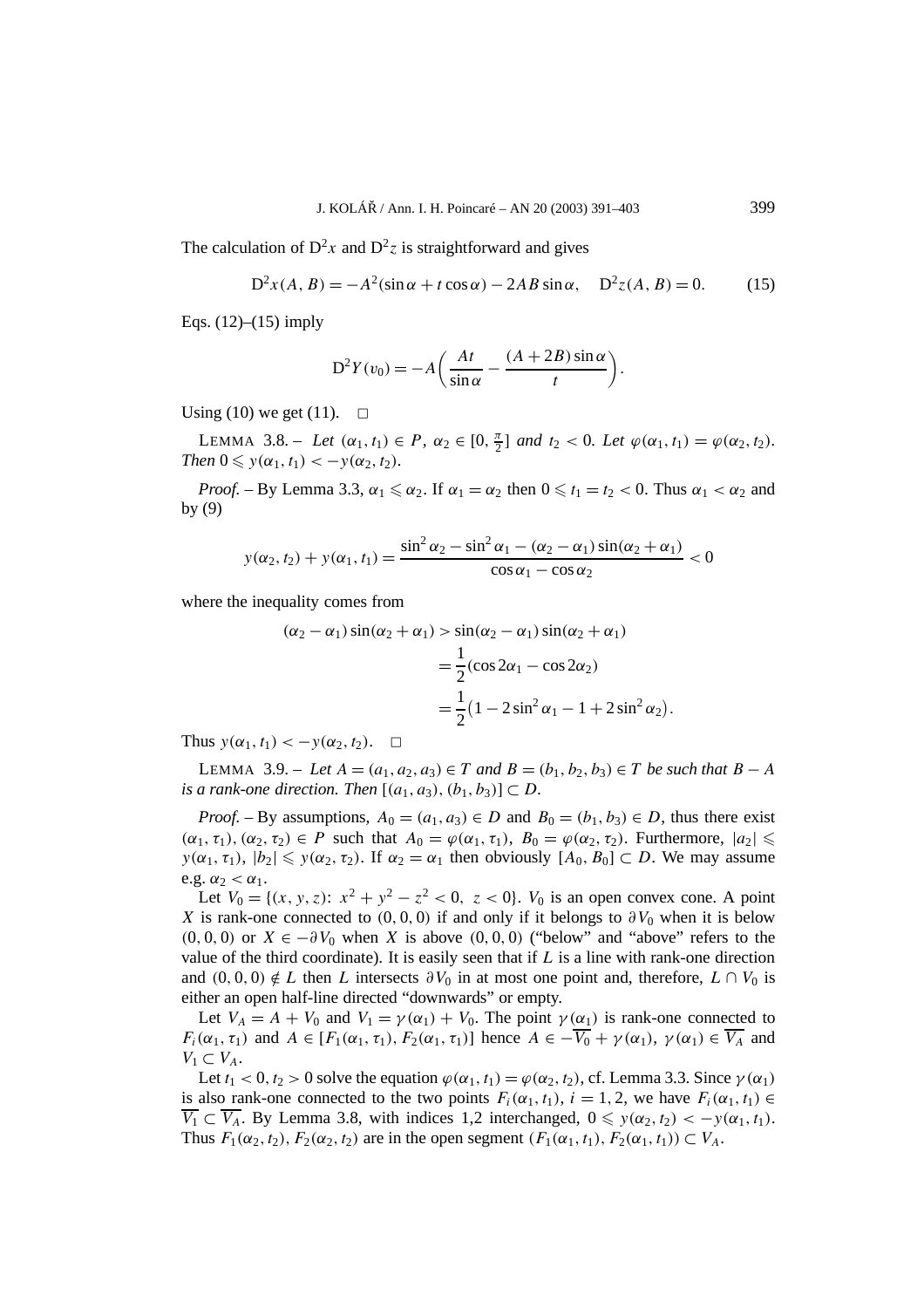Since the direction  $\partial_t F_i(\alpha_1, t)$  of the line  $\{F_i(\alpha_2, t): t \in \mathbb{R}\}\)$  is a rank-one vector directed upwards, we have  $F_i(\alpha_2, t) \in V_A$  for every  $t \leq t_2$ . Now,  $B \in [F_1(\alpha_2, \tau_2), F_2(\alpha_2, \tau_2)]$ is not in *V<sub>A</sub>* since it is rank-one connected to *A*. Therefore  $\tau_2 > t_2 = t_2(\alpha_1, \alpha_2)$  and hence  $B_0 = \varphi(\alpha_2, \tau_2) \in D_{\alpha_1}.$ 

By Lemma 3.4, it follows that  $[A_0, B_0] \subset D_{\alpha_1} \subset D$ .  $\Box$ 

LEMMA 3.10. – Let  $A = (a_1, a_2, a_3) \in T$ ,  $B = (b_1, b_2, b_3) \in T$ ,  $A_0 = (a_1, a_3)$ ,  $B_0 =$  $(b_1, b_3)$ *. Assume A and B are rank-one connected. Then the open segment*  $(A_0, B_0)$ *does not contain any point*  $\varphi(\alpha, 0)$ *,*  $\alpha \in [0, \frac{\pi}{2}]$ *. Furthermore*  $(A_0, B_0)$  *contains no point*  $\varphi$ (0*,t*)*, t* ∈ [0*,* 1]*, unless* [*A, B*] ⊂ [(0*,* 0*,* 0*),* (1*,* 0*,* 1)] ⊂ *T*.

*Proof.* – Let  $v = (v_1, v_2, v_3) = B - A$ . Assume there is  $\alpha \in [0, \frac{\pi}{2}]$  such that  $S_0 =$  $\varphi(\alpha, 0) \in (A_0, B_0)$ . Clearly  $\alpha \neq 0$ , because  $D \subset \mathbb{R} \times \mathbb{R}^+ \cup \{(0, 0)\}$ . Since  $S_0$  is a smooth point of the boundary of *D* and  $[A_0, B_0] \subset D$  by Lemma 3.9, we have  $(v_1, v_3) =$  $k\partial_{\alpha}\varphi(\alpha,0) = k(\cos\alpha,1)$  for some k. Thus  $v_2 = \pm k\sin\alpha$  because v is assumed to be a rank-one direction. There is no loss of generality in assuming  $v_2 > 0$ , so that  $v = k.(\cos \alpha, \sin \alpha, 1).$ 

Note that  $v = k \partial_t F_2(\alpha, 0)$  and  $F_2$  is linear in *t*. Thus  $F_2(\alpha, t) = A$  or  $F_2(\alpha, t) = B$  for some  $t < 0$ . However, Lemma 3.8 immediately implies that  $F_2(\alpha, t) \notin T$  for every  $t < 0$ which is a contradiction.

The second assertion is obvious since segment  $M = [(0, 0), (1, 1)]$  is extremal in  $D \subset \{(x, z): z \geq x\}$  and  $Y = 0$  on *M*.  $\Box$ 

PROPOSITION 3.11. – *The set T is lamination convex. Any set*  $\tilde{T}$  *such that*  $T \setminus$  $\{\gamma(\alpha): \alpha \in (0, \frac{\pi}{2})\} \subset \tilde{T} \subset T$  *is lamination convex, too.* 

*Proof.* – Assume that *T* is not lamination convex. Then there is  $A = (a_1, a_2, a_3) \in T$ ,  $B = (b_1, b_2, b_3) \in T$  such that segment [*A, B*] is not a subset of *T* and  $B - A$  is a rankone direction. We will gradually change the segment with the goal to find an inner tangent parallel to the original [*A,B*].

Let  $A_0 = (a_1, a_3)$ ,  $B_0 = (b_1, b_3)$  and  $A'_0 = (a_1, 0, a_3)$ ,  $B'_0 = (b_1, 0, b_3)$ . Obviously  $A_0$  ≠  $B_0$ . By Lemma 3.9, [ $A_0$ ,  $B_0$ ] ⊂ *D*.

We claim that  $(A_0, B_0) \subset \text{int } D$  and thus  $(A'_0, B'_0) \subset \text{int } T$ . If not, then there is a point  $(c_1, c_2, c_3) \in (A, B)$  such that  $(c_1, c_2) = \varphi(\alpha_3, t_3) \in \partial D$ . Hence  $(\alpha_3, t_3) \in \partial P$ . The shape of domain *D* rules out that  $t_3 = 1$ . By Lemma 3.10,  $t_3 \neq 0$  and  $\alpha_3 \neq 0$ . Thus  $\alpha_3 = \frac{\pi}{2}$ and  $a_1 = b_1 = c_1 = 1$ ,  $c_3 \ge \frac{\pi}{2}$ . Assume  $a_3 \ge c_3 \ge \frac{\pi}{2}$  (otherwise  $b_3 \ge c_3 \ge \frac{\pi}{2}$  which is similar). Then  $|a_2| \leq Y(1, a_3) = y(\frac{\pi}{2}, a_3 - \frac{\pi}{2}) = a_3 - \frac{\pi}{2}$ . If  $b_3 < \frac{\pi}{2}$  then, by Lemma 3.8,  $|b_2| \le Y(1, b_3) < -y(\frac{\pi}{2}, b_3 - \frac{\pi}{2}) = \frac{\pi}{2} - b_3$ , hence  $|a_2 - b_2| \le |a_2| + |b_2| < a_3 - b_3$  and, in consequence, *A* and *B* are not rank-one connected. If  $b_3 \ge \frac{\pi}{2}$  then  $Y(1, z) = z - \frac{\pi}{2}$  is linear on  $[b_3, a_3]$  and  $[A, B] \subset T$ . Since any case leads to a contradiction, we see that, indeed,  $(A_0, B_0) \subset \text{int } D$ .

Eventually truncating the segment at a point  $(x, 0, z) \in T$ , with  $(x, z) \in D$ , we may assume  $a_2b_2 \ge 0$ . We lose no generality assuming  $0 \le a_2$ ,  $0 \le b_2$  because *T* is symmetric. Finally, we can exchange A, B to have  $0 \le a_2 \le b_2$ .

Now, we will shift the segment  $[A, B]$ . For  $\tau \in [0, b_2]$ , let  $A_{\tau} = (a_1, a_2 - \tau, a_3)$ ,  $B_{\tau} =$  $(b_1, b_2 - \tau, b_3)$ , and  $L_\tau = [A_\tau, B_\tau] \cap \{(x, y, z): y \geq 0\}$ . That means  $L_\tau = [\tilde{A}_\tau, B_\tau]$  where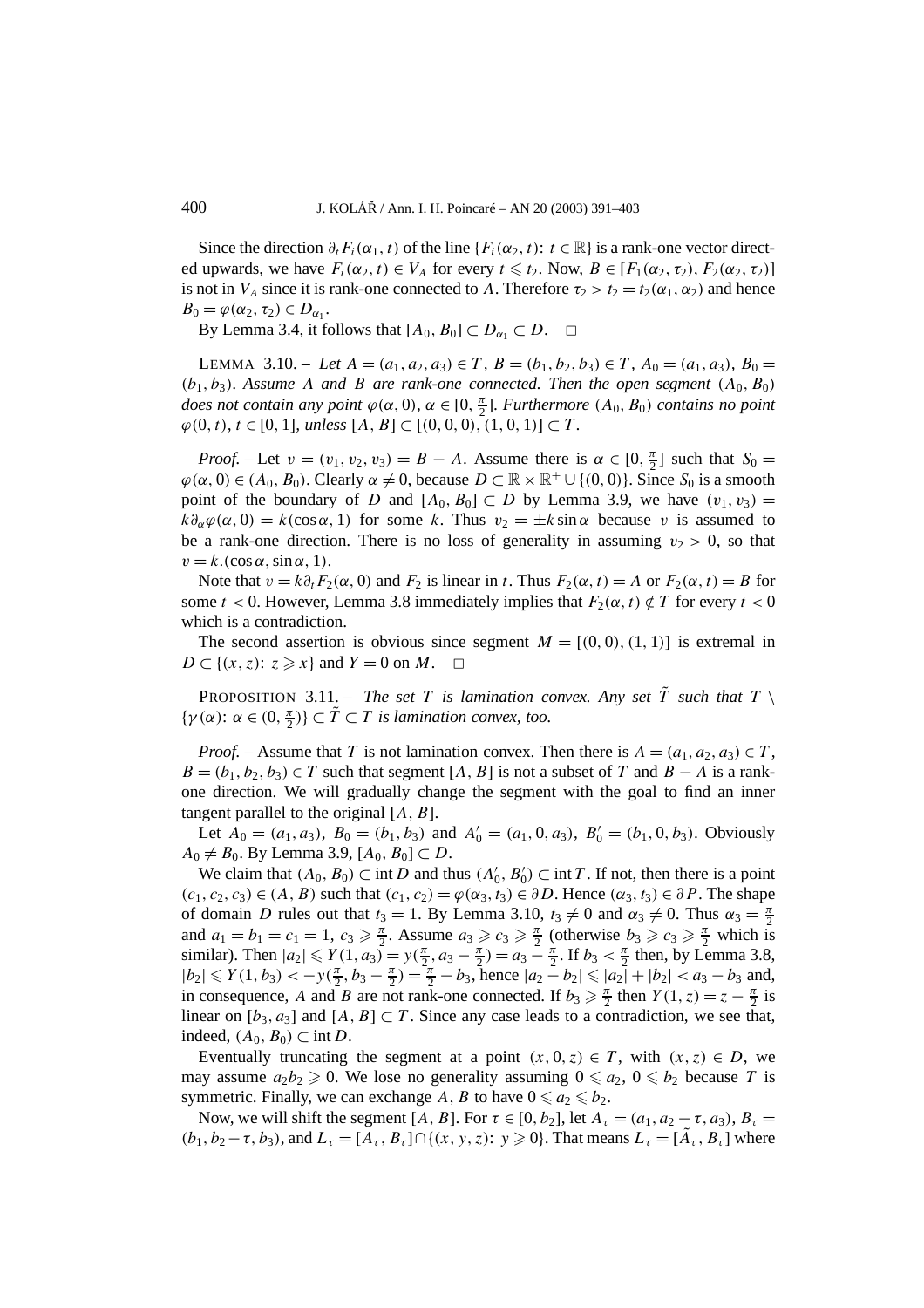$\tilde{A}_{\tau} = A_{\tau}$  for  $\tau \le a_2$  and  $\tilde{A}_{\tau} \in (A'_0, B'_0)$  for  $a_2 < \tau < b_2$ . Recall that  $(A'_0, B'_0) \subset \text{int } T$ . Let int<sub>*D*</sub> *T* be the interior of *T* relative to { $(x, y, z)$ :  $(x, z) \in D$ }. For  $\tau > 0$ ,  $\tilde{A}_{\tau}$ ,  $B_{\tau} \in \text{int}_D T$ .

Let  $\tau_1 = \sup{\tau \in [0, b_2] : L_{\tau} \setminus T \neq \emptyset}$ . Obviously  $L_{b_2} \subset T$  and hence  $\tau_1 \leq b_2$ . Since *T* is closed we have  $L_{\tau_1} \subset T$  and  $\tau_1 > 0$ . Since the endpoints of  $L_{\tau_1}$  are in  $\int T$ ,  $L_{\tau_1}$  must have an interior point  $S = (s_1, s_2, s_3)$  which belongs to the boundary of *T*, i.e.  $s_2 = Y(s_1, s_3)$ . Since  $(s_1, s_3) \in \text{int } D$  and *Y* is a smooth function on int *D*,  $L_{\tau_1}$  is a rank-one inner tangent.

By Lemma 3.7, we know that  $L_{\tau_1}$  must be a surface tangent with the direction  $\partial_t F_2(\varphi^{-1}(s_1, s_3))$ . Since  $F_2$  is linear in *t*,  $L_{\tau_1}$  is in the surface  $F_2(P)$ . However,  $\tilde{A}_{\tau_1}, B_{\tau_1} \in$ int<sub>D</sub> *T*. Thus there exists no segment [*A*, *B*] as above and *T* is lamination convex.

As regards points  $\gamma(\alpha)$ ,  $\alpha \in (0, \frac{\pi}{2})$ , the first part of Lemma 3.10 says that they may be freely removed from  $T$  and the set remains lamination convex.

*Remark*. – For  $\alpha \in (0, \frac{\pi}{2})$ , not only the set  $T \setminus \{\gamma(\alpha)\}\$ is lamination convex. Also for  $\hat{T} = T \setminus \{F_i(\alpha, t): t \in [0, 1), i = 1, 2\}$  the same is true. Indeed if  $t \in (0, 1)$  and  $F_2(\alpha, t) \in (A, B)$  where the segment  $(A, B)$  has rank-one direction and  $A, B \in \hat{T}$ , then by Lemma 3.7,  $(A, B)$  is a surface tangent with the direction  $\partial_t F_2(\alpha, t)$ . Hence A, B are in the segment we removed from *T* , a contradiction.

Proof of Theorem 1.1. – Let 
$$
0 < \alpha_2 < \alpha_1 < \frac{\pi}{2}
$$
 and  
\n
$$
K = E_0 \cup \{ \gamma(\alpha_2) \}
$$
\n
$$
= \left\{ (\sin \alpha + \cos \alpha, (-1)^i \sin \alpha, \alpha + 1) \colon \alpha \in \left[0, \frac{\pi}{2}\right], i = 1, 2 \right\} \cup \{ (\sin \alpha_2, 0, \alpha_2) \}.
$$

Then the point  $(\sin \alpha_1, 0, \alpha_1)$  does not belong to the lamination convex hull of K (Proposition 3.11) but does belong to its closure (Lemma 3.1). For symmetric two by two matrices, the set

$$
\left\{ \begin{pmatrix} z+x & y \\ y & z-x \end{pmatrix} : (x, y, z) \in K \right\}
$$

serves as an example.  $\square$ 

*Remarks*. –

- (1) It is very easy to see that for every compact set  $K$ ,  $L(K)$  is an  $F_{\sigma}$ -set. Is it always a  $G_{\delta}$ -set?
- (2) We believe that in some classes of compact subsets of  $\mathbb{M}^{2\times 2}_{sym}$  it is typical, in a sense, for a compact  $K$  to have non-closed  $L(K)$ . For example if  $K$  consists of two curves (or segments) and a point which is rank-one connected to both curves, it is likely that the solution of an equation similar to  $(5)$  will move outside  $L(K)$ *unless* the critical area is covered by other rank-one connections (far from or closely related to the one in (5)). Note, however, that the convex combination coefficients on the right-hand side of (5) have to be properly chosen and, in general, they will depend on  $\alpha$ . If the above works when the two curves are segments with rank-one directions, *K* could be replaced by a five-point set.
- (3) The first compact  $K \subset \mathbb{R}^3 \cong \mathbb{M}^{2 \times 2}_{sym}$  for which we had proven non-compactness of  $L(K)$  was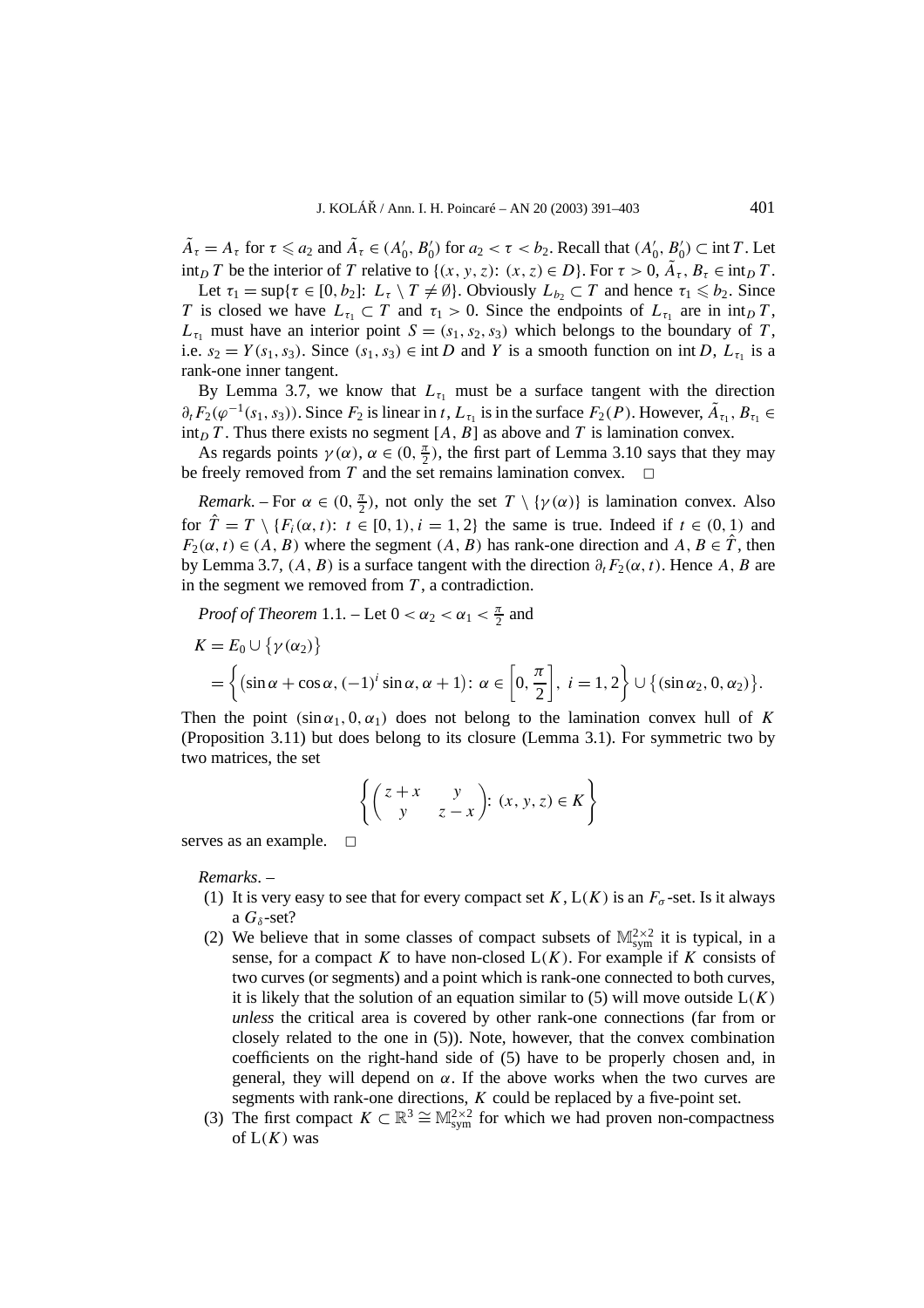402 J. KOLÁŘ / Ann. I. H. Poincaré – AN 20 (2003) 391–403

$$
K = \{(x, y, 0): 4(x - 1)^2 + y^2 \leq 4\} \cup \{(a_0, 0, \sqrt{8(a_0 - 2)})\},\
$$

where  $a_0 \in (2, 4]$ . The lamination convex superset *T* of this compact is  $\{r((1$ *t*)*x* + *t*(4−*x*), ±(1−*t*) $\sqrt{4-4(x-1)^2}$ ,  $t\sqrt{8(2-x)}$ ):  $r \in [0, 1]$ ,  $t \in [0, 1]$ ,  $x \in$ [0*,* 2]}. The method of the proof was quite similar: Contracting a "bad" segment towards point *(*0*,* 0*,* 0*)*, an inner rank-one tangent would be found, but none exists except "canonical" surface tangents. The sin-based curves in our example were chosen because they lead to much easier calculations at the cost of some additional reasoning.

(4) We do not know whether the set *T* from Definition 3.6 (considered as a subset of  $M^{2\times 2}$ ) is rank-one convex or even quasiconvex. Therefore we do not know what are rank-one convex and quasiconvex hulls of *K*. In the case *T* would be rankone convex, the question Q1 of  $[2, p. 87 (\S 4.1.2)]$  would be answered negatively with an impact on understanding of rank-one extreme points.

The set *T* is not polyconvex. Indeed, taking three matrices  $M = \{\gamma(0), e_1(\frac{\pi}{2}),\}$  $e_2(\frac{\pi}{2})$ } and  $t = (\frac{\pi^2}{2} + 2\pi - 2)/(\pi^2 + 4\pi) = 0.41$ , the matrix  $X = (1 - 2t)\gamma(0)$  $+ t e_1(\frac{\pi}{2}) + t e_2(\frac{\pi}{2})$  belongs to the polyconvex hull of *M* since the determinants of the three matrices are  $d_0 = 0$ ,  $d_1 = d_2 = \frac{\pi^2}{4} + \pi - 1$  and it is easy to check that determinant of the matrix *X* equals  $(1 - 2t)d_0 + td_1 + td_2$ . On the other hand,  $X \notin T$  since it does not lie "above" *D*. Without giving any details we note that *X* can be separated from *K* by a translate of the quasiconvex function  $F_0$  defined in [5], so that the quasiconvex and polyconvex hulls of *K* are different.

(5) In a future paper we plan to give another proof of Theorem 1.1 as well as some results related to rank-one convexity, namely a version of Krein-Milman type theorem and the proof that rank-one convex hull and quasiconvex hull in  $\mathbb{M}^{2\times 2}_{sym}$ have infinite Carathéodory number. Also, we will provide a proof for formula  $(7)$ "different" from direct calculation of the limit of corresponding prelaminates.

### **4. Upper semi-continuity**

Let *X* be a metric space. For  $\varepsilon > 0$ , the  $\varepsilon$ -neighborhood of a set  $A \subset X$  will be denoted by  $\mathcal{U}_{\varepsilon}(A) = \{x \in X: \text{dist}(x, A) < \varepsilon\}.$ 

On  $K(X)$ , the set of all nonempty compact subsets of X, the Hausdorff metric is defined by  $\rho(K_1, K_2) = \inf\{\varepsilon: K_1 \subset \mathcal{U}_{\varepsilon}(K_2) \text{ and } K_2 \subset \mathcal{U}_{\varepsilon}(K_1)\}\)$ . This definition can be extended for non-compact sets  $A_1$ ,  $A_2$ , but it turns out that  $\varrho(A_1, A_2) = \varrho(\bar{A}_1, \bar{A}_2)$ .

We say that a function  $f: \mathcal{K}(X) \to \mathcal{K}(X)$  is upper semi-continuous (with respect to Hausdorff metric) if for every  $\varepsilon > 0$  and  $K_0 \in \mathcal{K}(X)$  there is  $\delta > 0$  such that  $f(K) \subset \mathcal{U}_{\varepsilon}(f(K_0))$  whenever  $K \in \mathcal{K}(X)$  and  $\rho(K, K_0) < \delta$ .

Let  $Q(K)$  denote the quasiconvex hull of a set  $K \subset \mathbb{M}^{m \times n}$ . In [6], it is shown that the function  $K \mapsto Q(K)$  is upper semi-continuous with respect to Hausdorff metric on the space of all compact subsets of  $M^{m \times n}$ . Lamination convex hull and separately lamination convex hull do not share this property.

**PROPOSITION** 4.1. – *Function*  $K \mapsto \overline{L_{sc}(K)}$  *is not upper semi-continuous with respect to Hausdorff metric on*  $K(\mathbb{R}^3)$ *. Function*  $K \mapsto \overline{L(K)}$  *is not upper semi-*